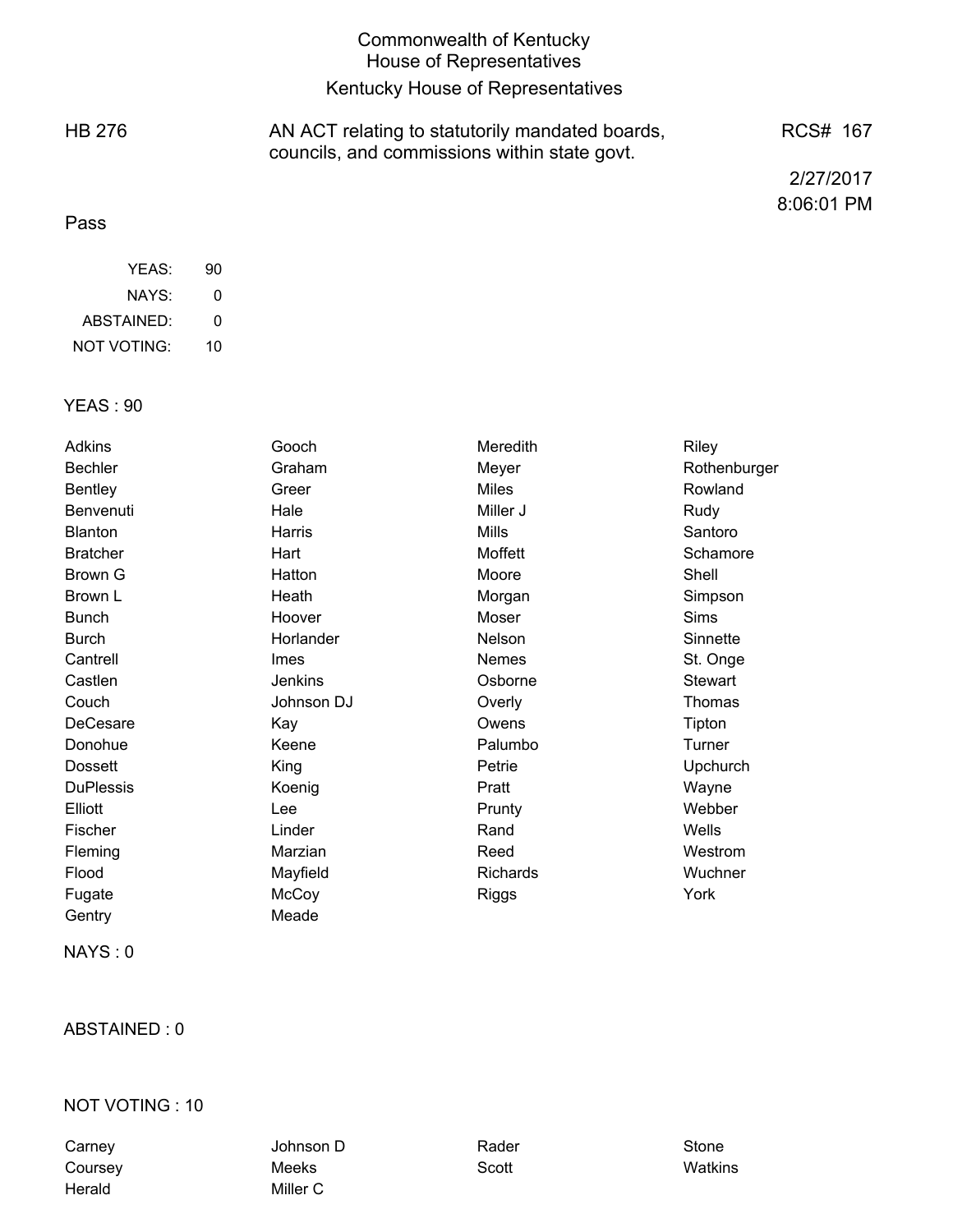|                        |                                                                                                       |            | <b>Commonwealth of KY Senate</b><br>2017 Regular Session |           |              |             |         |
|------------------------|-------------------------------------------------------------------------------------------------------|------------|----------------------------------------------------------|-----------|--------------|-------------|---------|
|                        |                                                                                                       |            | Wednesday, March 08, 2017                                |           |              | <b>YEA</b>  | 37      |
|                        | <b>Bill: HB 276</b>                                                                                   |            |                                                          |           |              | <b>NAY</b>  | 0       |
| Motion to:             |                                                                                                       |            |                                                          |           |              |             |         |
|                        | PASS HB 276 W/ SCS 1, SCTA 1                                                                          |            |                                                          |           |              | <b>PASS</b> | 0       |
| Title:                 | AN ACT relating to statutorily mandated boards, councils, and<br>commissions within state government. |            |                                                          |           |              |             |         |
|                        |                                                                                                       | <b>YNP</b> |                                                          | <b>NP</b> |              |             | N P     |
| *Alvarado              |                                                                                                       |            | *Hornback                                                |           | *Schroder    |             |         |
| *Bowen                 |                                                                                                       |            | <b>*Humphries</b>                                        |           | *Seum        |             |         |
| *Buford                |                                                                                                       |            | Jones                                                    |           | *Smith       |             |         |
| *Carpenter             |                                                                                                       |            | *Kerr                                                    |           | *Stivers     |             |         |
|                        | *Carroll, Danny                                                                                       |            | <b>*McDaniel</b>                                         |           | *Thayer      |             |         |
| <b>Carroll, Julian</b> |                                                                                                       |            | <b>McGarvey</b>                                          |           | Thomas       |             |         |
| <b>Clark</b>           |                                                                                                       |            | *Meredith                                                |           | Turner       |             |         |
| *Embry                 |                                                                                                       |            | Neal                                                     |           | Webb         |             |         |
| *Girdler               |                                                                                                       |            | <b>Parrett</b>                                           |           | *West        |             |         |
| <i><b>*Givens</b></i>  |                                                                                                       |            | *Raque Adams                                             |           | *Westerfield |             |         |
| <b>Harper Angel</b>    |                                                                                                       |            | <b>Ridley</b>                                            |           | *Wilson      |             |         |
| <b>*Harris</b>         |                                                                                                       |            | <b>*Robinson</b>                                         |           | *Wise        |             |         |
| *Higdon                |                                                                                                       |            | *Schickel                                                |           |              |             | 5:43 PM |